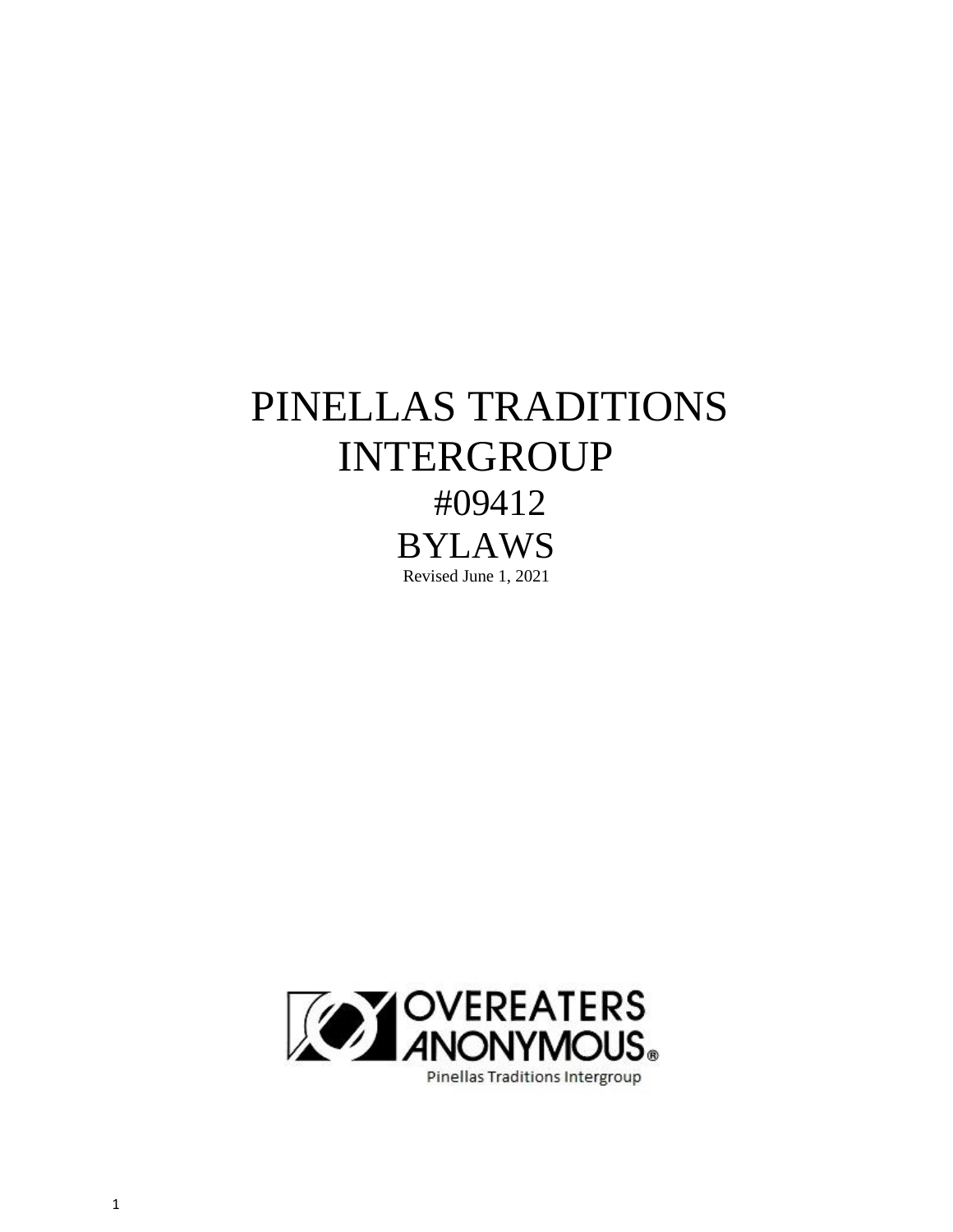# TABLE OF CONTENTS

| Act as Guardian of overall unity and group conscience as expressed in the Twelve Steps, Twelve Traditions and |  |
|---------------------------------------------------------------------------------------------------------------|--|
|                                                                                                               |  |
|                                                                                                               |  |
|                                                                                                               |  |
| Post any communications from members or committees that have been approved by the Chair or Vice Chair. 10     |  |
|                                                                                                               |  |
|                                                                                                               |  |
|                                                                                                               |  |
|                                                                                                               |  |
|                                                                                                               |  |
|                                                                                                               |  |
|                                                                                                               |  |
|                                                                                                               |  |
|                                                                                                               |  |
|                                                                                                               |  |
|                                                                                                               |  |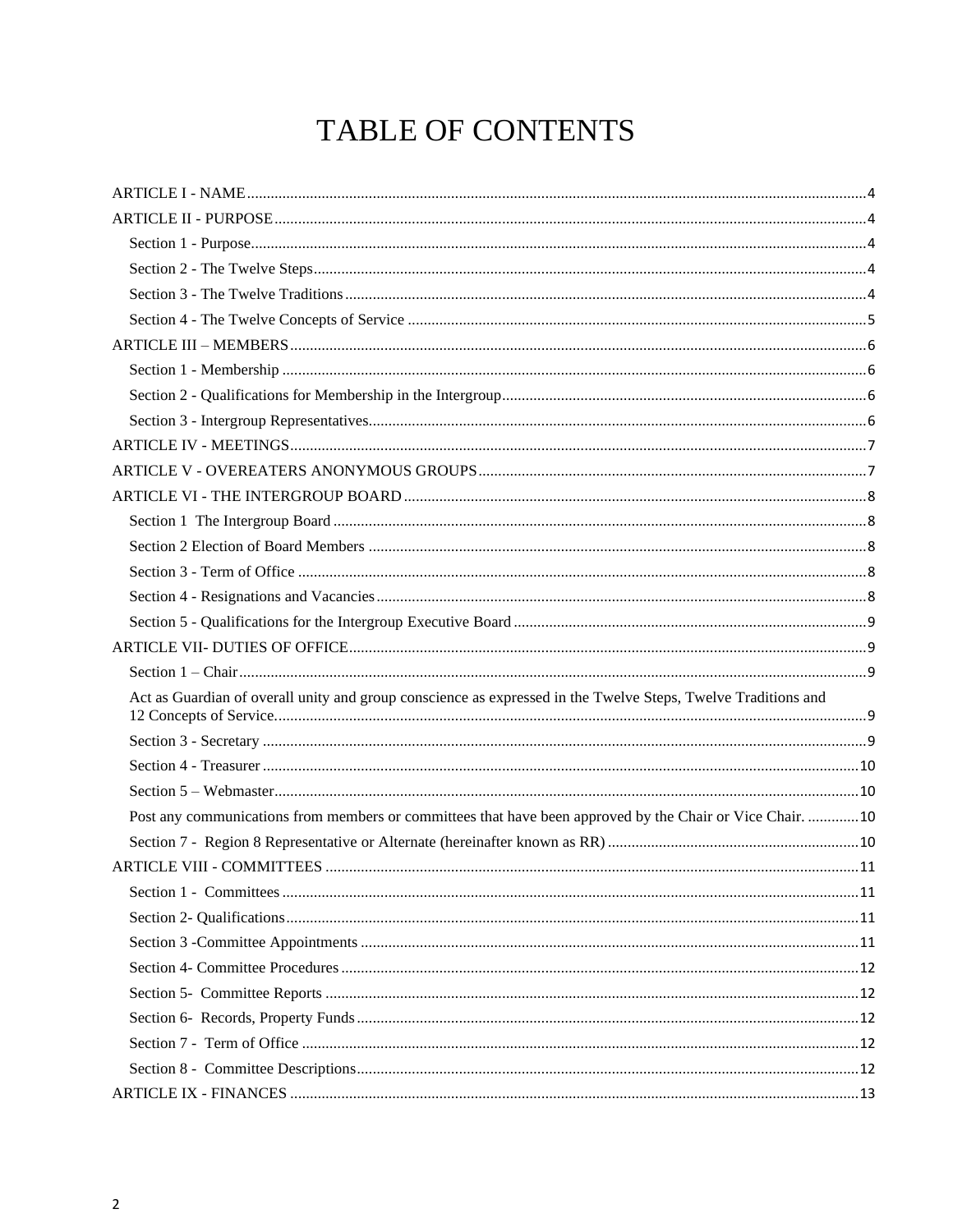<span id="page-2-0"></span>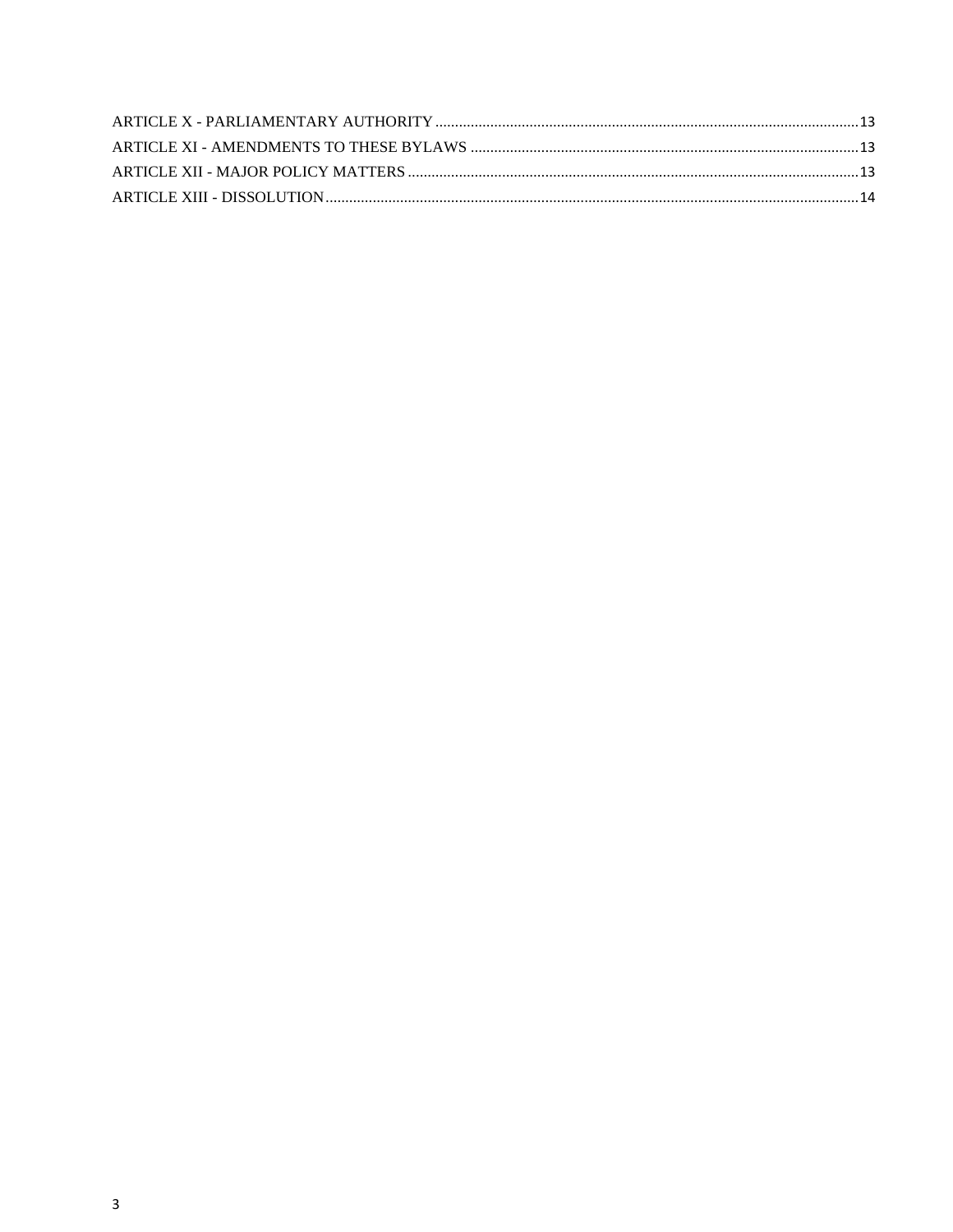# **ARTICLE I - NAME**

The name of this organization shall be the Pinellas Traditions Intergroup (PTI)

# **ARTICLE II - PURPOSE**

#### <span id="page-3-1"></span><span id="page-3-0"></span>**Section 1 - Purpose**

The primary purpose of PTI is to aid those with the problem of compulsive eating through the Twelve Steps, Twelve Traditions and Twelve Concepts of Overeaters Anonymous as well as to serve and represent the OA groups from which the Intergroup is formed: this Intergroup is in compliance with and qualifies as an exempt organization under the Section 501  $(c)(3)$  of the Internal Revenue Code of 1954 (or the corresponding section of any future United States Internal Revenue Law) as of April 18, 2016. PTI acknowledges that abstinence is the foundation of physical, emotional, and spiritual recovery.

#### <span id="page-3-2"></span>**Section 2 - The Twelve Steps**

- 1. We admitted that we were powerless over food that our lives had become unmanageable.
- 2. Came to believe that a Power greater than ourselves could restore us to sanity.
- 3. Made a decision to turn our will and our lives over to the care of God *as we understood Him*.
- 4. Made a searching and fearless moral inventory of ourselves.
- 5. Admitted to God, to ourselves and to another human being the exact nature of our wrongs.
- 6. Were entirely ready to have God remove all these defects of character.
- 7. Humbly asked Him to remove our shortcomings.
- 8. Made a list of all persons we had harmed and became willing to make amends to them all.
- 9. Made direct amends to such people whenever possible, except when to do so would injure them or others.
- 10. Continued to take personal inventory and when we were wrong, promptly admitted it.
- 11. Sought through prayer and meditation to improve our conscious contact with God *as we understood Him*, praying only for the knowledge of His will for us and the power to carry that out.
- 12. Having had a spiritual awakening as the result of these steps, we tried to carry this message to compulsive overeaters and to practice these principles in all our affairs.

#### <span id="page-3-3"></span>**Section 3 - The Twelve Traditions**

- 1. Our common welfare should come first; personal recovery depends upon OA unity.
- 2. For our group purpose there is but one ultimate authority a loving God as He may express Himself in our group conscience. Our leaders are but trusted servants; they do not govern.
- 3. The only requirement for OA membership is a desire to stop eating compulsively.
- 4. Each group should be autonomous except in matters affecting other groups or OA as a whole.
- 5. Each group has but one primary purpose to carry its message to the compulsive overeater who still suffers.
- 6. An OA group ought never endorse, finance, or lend the OA name to any related facility or outside enterprise, lest problems of money, property and prestige divert us from our primary purpose.
- 7. Every OA group ought to be fully self-supporting, declining outside contributions.
- 8. Overeaters Anonymous should remain forever non-professional, but our service centers may employ special workers.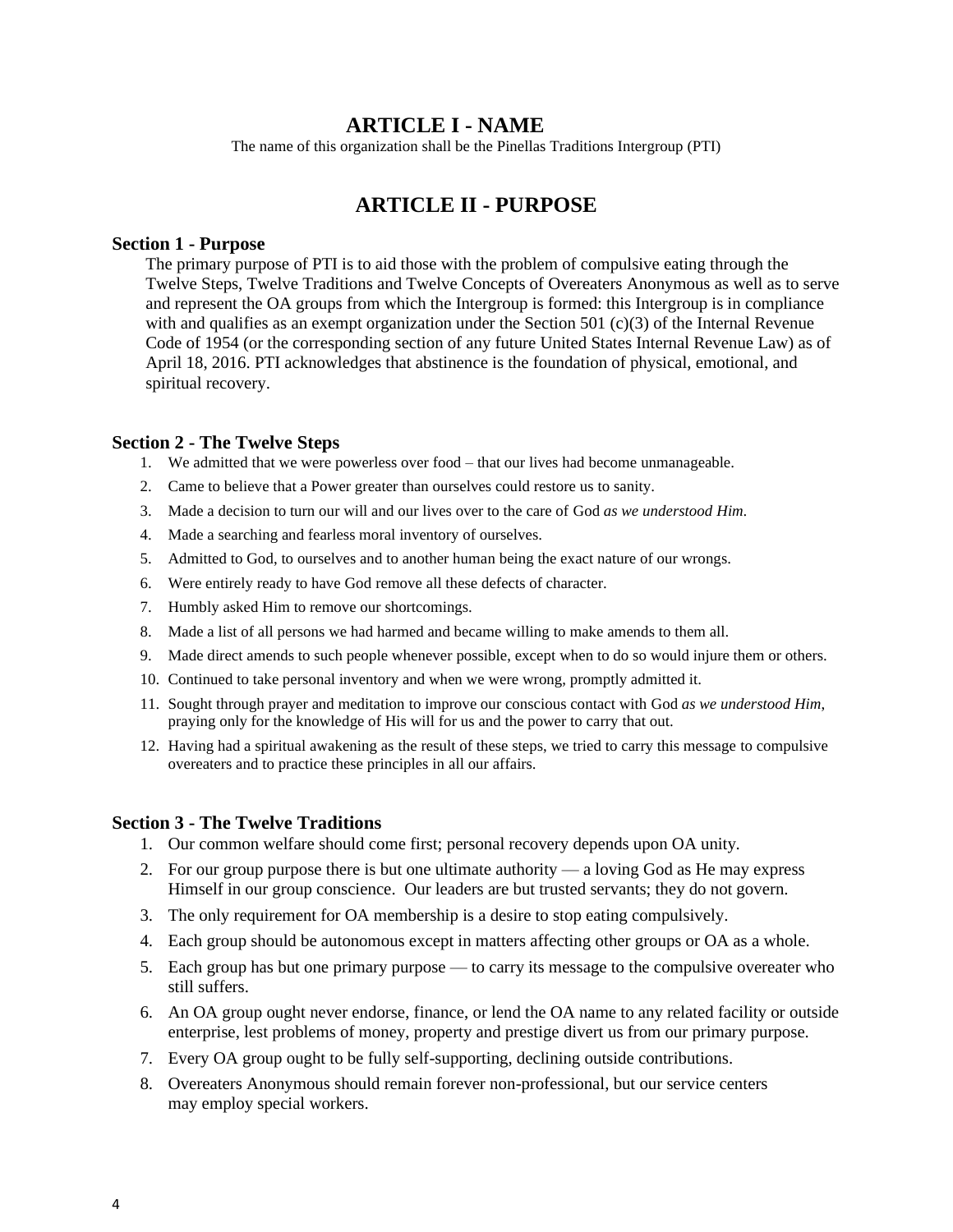- 9. OA, as such, ought never be organized; but we may create service boards or committees directly responsible to those they serve.
- 10. Overeaters Anonymous has no opinion on outside issues; hence the OA name ought never be drawn into public controversy.
- 11. Our public relations policy is based on attraction rather than promotion; we need always maintain personal anonymity at the level of press, radio, films, television and other public media of communication.
- 12. Anonymity is the spiritual foundation of all these Traditions, ever reminding us to place principles before personalities.

#### <span id="page-4-0"></span>**Section 4 - The Twelve Concepts of Service**

- 1. The ultimate responsibility and authority for OA world services reside in the collective conscience of our whole Fellowship.
- 2. The OA groups have delegated to the World Service Business Conference the active maintenance of our world services; thus, the World Service Business Conference is the voice, authority, and effective conscience of OA as a whole.
- 3. The Right of Decision, based on trust, makes effective leadership possible.
- 4. The Right of Participation ensures equality of opportunity for all in the decision-making process.
- 5. Individuals have the right of appeal and petition in order to ensure that their opinions and personal grievances will be carefully considered.
- 6. The World Service Business Conference has entrusted the Board of Trustees with the primary responsibility for the administration of Overeaters Anonymous.
- 7. The Board of Trustees has legal rights and responsibilities accorded to them by OA Bylaws Subpart A; the rights and responsibilities of the World Service Business Conference are accorded to it by Tradition and by OA Bylaws Subpart B.
- 8. The Board of Trustees has delegated to its Executive Committee the responsibility to administer the OA World Service Office.
- 9. Able, trusted servants, together with sound and appropriate methods of choosing them, are indispensable for effective functioning at all service levels.
- 10. Service responsibility is balanced by carefully defined service authority; therefore, duplication of efforts is avoided.
- 11. Trustee administration of the World Service Office should always be assisted by the best standing committees, executives, staffs, and consultants.
- 12. The spiritual foundation for OA service ensures that:
	- a. No OA committee or service body shall ever become the seat of perilous wealth or power.
	- b. Sufficient operating funds, plus an ample reserve, shall be OA's prudent financial principle.
	- c. No OA member shall ever be placed in a position of unqualified authority.
	- d. All important decisions shall be reached by discussion, vote and, whenever possible, by substantial unanimity.
	- e. No service action shall ever be personally punitive or an incitement to public controversy, **and**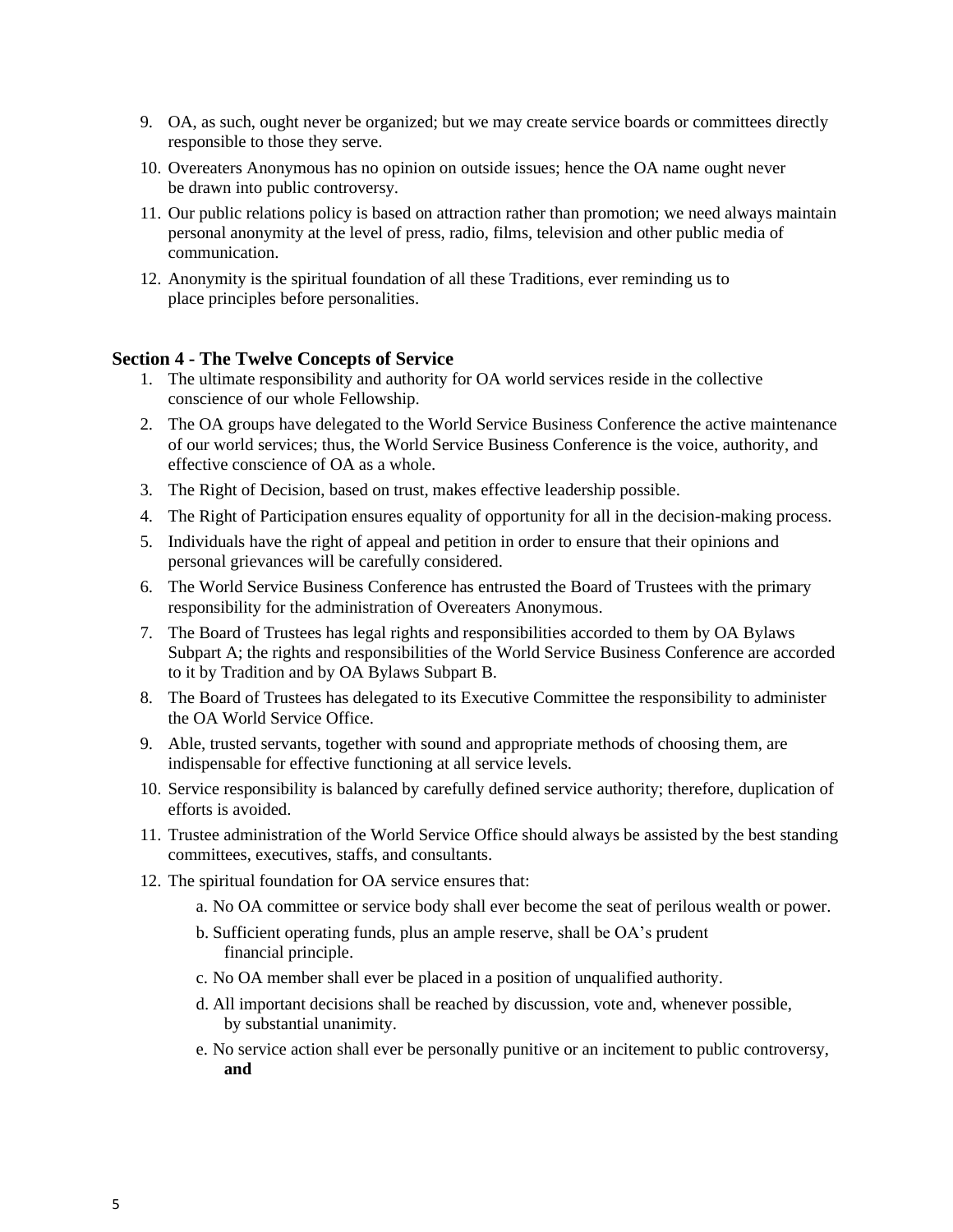f. No OA service committee or service board shall ever perform acts of government, and each shall always remain democratic in thought and action.

# **ARTICLE III – MEMBERS**

## <span id="page-5-1"></span><span id="page-5-0"></span>**Section 1 - Membership**

- A. Meetings within the geographic definition of Intergroup properly registered with World Service Office and who meet the requirements of WSO, and this Intergroup shall be considered for membership and a vote shall be taken for admission. (Geographic area shall be defined as Pinellas County & Pasco County)
- B. An OA meeting is defined as the following:
	- 1. Any two (2) or more persons meeting in conformity with these bylaws and who practice the 12 Steps, 12 Traditions, 12 Concepts and policies as set forth by OA World Service and Region 8 and this Intergroup.
	- 2. All who have a desire to stop eating compulsively are welcome in the group.
	- 3. No member is required to practice any actions in order to remain a member or to have a voice (share at a meeting).
	- 4. As a group, they have no affiliation other than OA.
	- 5. No meeting group may be registered with another Intergroup.

# <span id="page-5-2"></span>**Section 2 - Qualifications for Membership in the Intergroup**

- A. Groups within the geographic definition of Intergroup properly registered with World Service Office and who meet the requirements of WSO, Region 8, and this Intergroup shall be considered for membership and a vote shall be taken for admission. (Geographic area shall be defined as Pinellas County & Pasco County) B. An OA group is defined as the following:
	- 1. Any two (2) or more persons meeting in conformity with these bylaws and who practice the 12 Steps, 12 Traditions, 12 Concepts and policies as set forth by OA World Service and Region 8 and this Intergroup.
	- 2. All who have a desire to stop eating compulsively are welcome in the group.
	- 3. No member is required to practice any actions in order to remain a member or to have a voice (share at a meeting).
	- 4. As a group, they have no affiliation other than OA.
	- 5. No meeting group may be registered with another Intergroup.

# <span id="page-5-3"></span>**Section 3 - Intergroup Representatives**

A. Intergroup representatives (IR) will be selected by the group conscience of the group they represent**.**  Each meeting group shall determine selection method.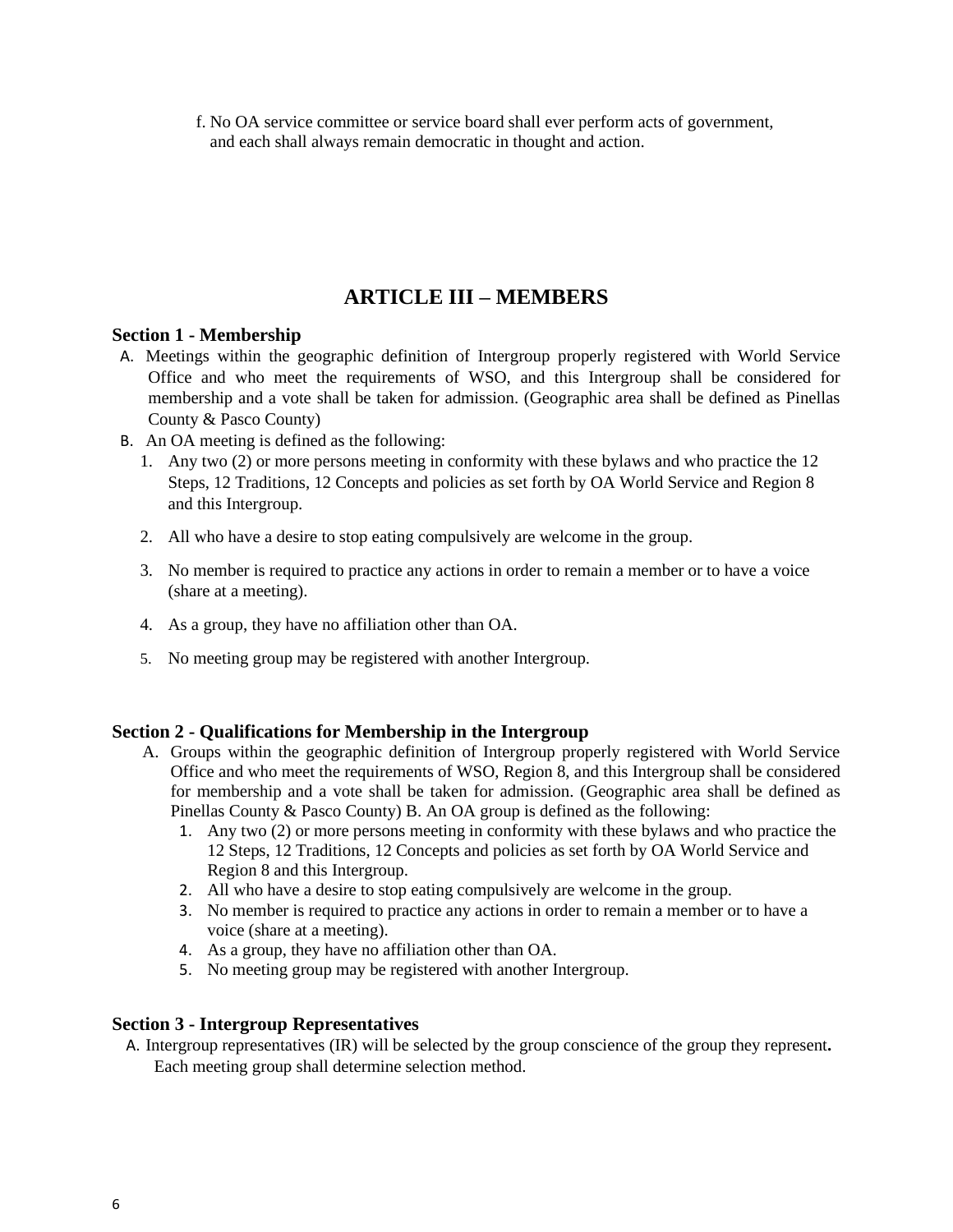- B. The primary responsibility of the IRs (or alternate(s) when appropriate) shall be to represent their group at all functions of the Intergroup and to report back to their meeting group the actions of the Intergroup.
- C. Whenever possible, Intergroup Representatives, intergroup board officers and committee chairs positions will be held by different people.
- D. Establishing the qualifications for their intergroup representatives is the responsibility of the individual groups.
- E. Intergroup representatives physically reside in Pinellas/Pasco County area.

# <span id="page-6-0"></span> **ARTICLE IV - MEETINGS**

#### **Section 1 - Regular Meetings**

The regular business meeting of PTI shall be held once a month at a regular time and place including video conference to be published in the newsletter.

# **Section 2 - Annual Meetings**

The regular business meeting in November shall be the Annual meeting, held in person or video conference It shall be for the purpose of electing Executive Board members, World Service Delegate(s) and Region 8 Representative(s)/alternate(s), and for receiving annual reports from the board members and committees.

# **Section 3 - Special Meeting**

A special meeting may be called at the request of any board member(s) or five (5) intergroup representatives, provided a ten (10) day notice is given to each by phone, e-mail or in writing.

## **Section 4 - Quorum**

For the purpose of conducting business at any meeting held upon proper notification, except a Board Meeting, a quorum shall be defined as five (5) voting members.

#### **Section 5 - Board Meeting**

The Executive Board shall meet as required to conduct PTI business in person or video conference. Any authority that is not given to a specific officer or committee or to the entire Intergroup shall be exercised by the agreement of three (3) members of the board.

#### **Section 6 - Intervals Between Meetings**

Decision on minor issues that are time sensitive that arise between regularly scheduled meetings shall be made by a minimum of ¾ of the board members via telephone, video conference or e-mail and be confirmed by general membership at the next meeting.

# <span id="page-6-1"></span> **ARTICLE V - OVEREATERS ANONYMOUS GROUPS**

- A. These points shall define an Overeaters Anonymous group:
	- 1) As a group, they meet to practice the Twelve Steps and Twelve Traditions of Overeaters Anonymous, guided by the Twelve Concepts of OA Service.
	- 2) All who have the desire to stop eating compulsively are welcome in the group.
	- 3) No member is required to practice any actions in order to remain a member or to have a voice (share at a meeting).
	- 4) As a group they have no affiliation other than Overeaters Anonymous.
	- 5) It has affiliated as an Overeaters Anonymous group by registering with the World Service Office.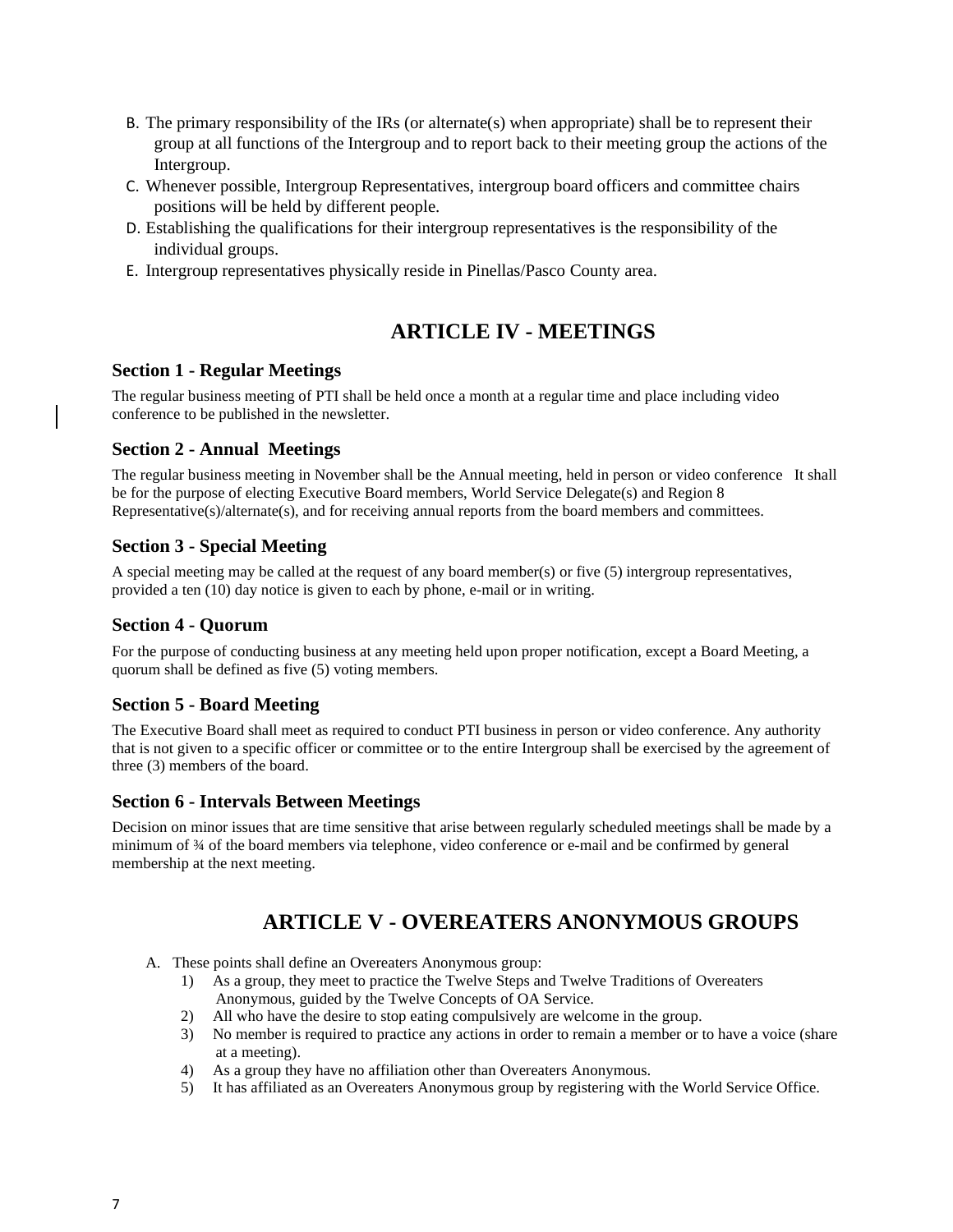# <span id="page-7-0"></span> **ARTICLE VI - THE INTERGROUP BOARD**

#### <span id="page-7-1"></span>**Section 1 The Intergroup Board**

- A. The PTI Executive Board is the group of trusted servants tasked with leading PTI in the carrying out of its duties. The Executive Board does not govern. The Executive Board consists of the Chair, Vice Chair, Secretary, and Treasurer. The immediate past Chair may serve as ex-officio member of the Intergroup Board for a period of one (1) year.
- B. Each member has only one vote. Chair of this Board shall be entitled to voice and one (1) vote to break a tie. In the absence of the Chair, the following order shall preside: Vice Chair, Treasurer and Secretary (at which time a temporary Secretary shall be appointed). If no Board Members are present, the Intergroup will appoint a temporary Chair and Secretary by majority vote for that specific meeting.

#### <span id="page-7-2"></span>**Section 2 Election of Board Members**

- A. Notice of October Nominations and November Elections shall be published in the October Newsletter; to include date time and place.
- B. Elections shall be held at the November meeting.
- C. To be elected to any of the offices being voted upon, each nominee must be present and receive a majority of the vote.
- D. A vote will be taken even if there is only a single nominee for the position.
- E. Vice Chair and Treasurer are elected in the even years.

F. Chair and Secretary are elected in the odd years.

#### <span id="page-7-3"></span>**Section 3 - Term of Office**

- A. The Officers of the Executive Board shall serve no more than two (2) consecutive two (2) year terms, in the office that they were elected.
- B. The term of office commences on the first of January.
- C. If an incoming officer cannot assume charge immediately, the outgoing officer's term will be extended until the newly elected officer can begin to officiate.

#### <span id="page-7-4"></span>**Section 4 - Resignations and Vacancies**

- A. Anyone holding an elected service position may resign at any time for any reason by submitting a written resignation to the Chair or Secretary.
- B. Any elected official no longer active at the group level will be asked to resign.
- C. Anyone holding an elected service position requiring abstinence must resign if he/she has relapsed.
- D. Upon missing two (2) consecutive Intergroup meetings, an officer may be asked to resign.
- E. Regional Representative can be asked to allow the alternate to attend the next Conference/Business Assembly, providing the alternate has been in attendance and meets PTI requirements (See Article VII, Section 7).
- F. A WSBC Delegate can be asked to allow the alternate to attend the next WSBC, providing the alternate has been in attendance and meets the WSO requirements (See Article VII, Section 6).
- G. If a board position has been vacant for two months, the board has the responsibility to nominate a member that meets the requirements to fill that position for the remainder of the term.
- H. If a board position has been vacant for two months, the board has the ability to nominate a member that meets the requirements to fill that position for the remainder of the term.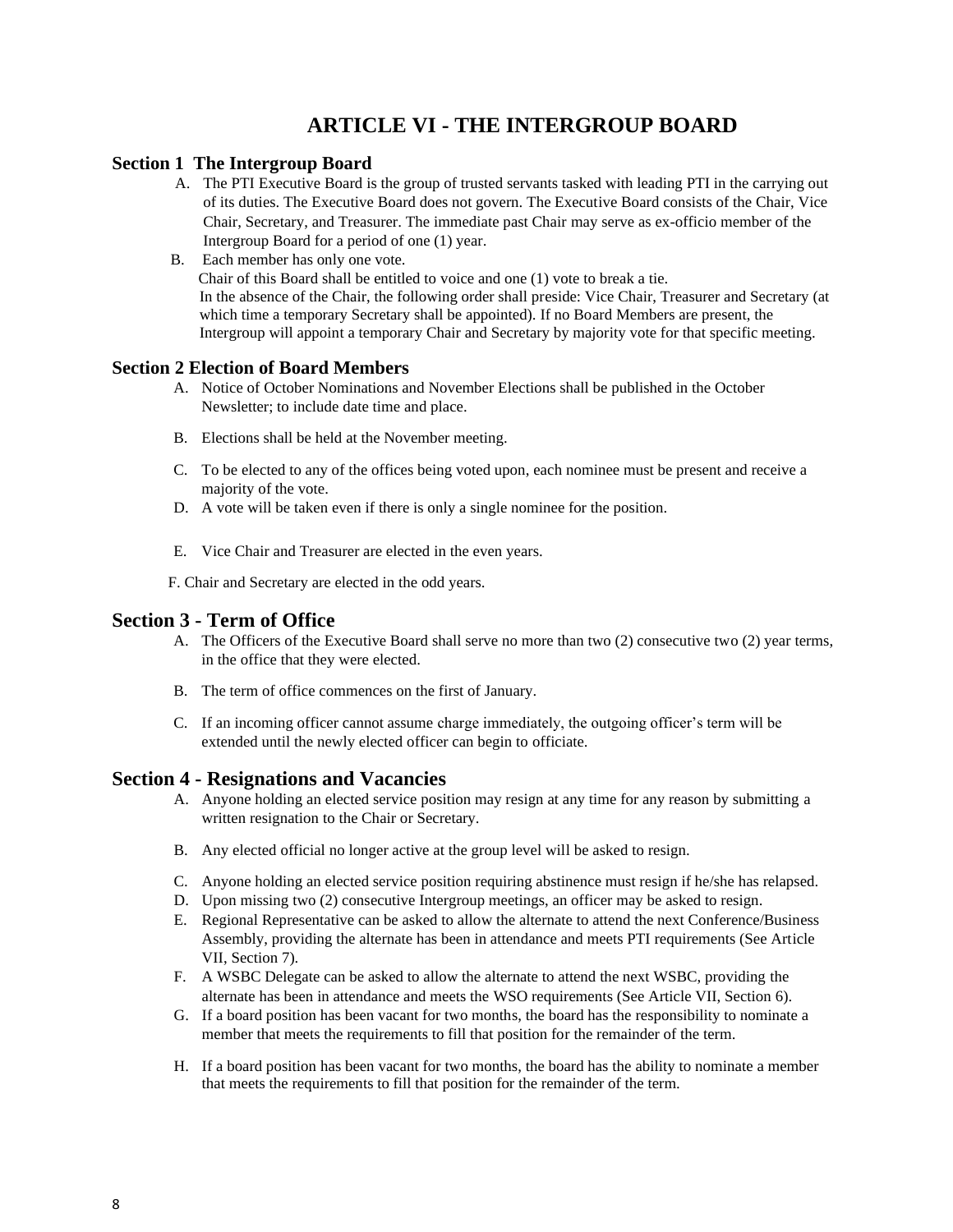# <span id="page-8-0"></span>**Section 5 - Qualifications for the Intergroup Executive Board**

- A. Nominee must have arrested their compulsive eating and be practicing the principals of the Twelve Steps and Twelve Traditions.
- B. Nominee must have awareness and an understanding of the Twelve Concepts of OA Service.
- C. Nominee must be working an abstinent food plan, be a regular attendee of an active PTI OA meeting group for a period of six (6) months and have attended intergroup meetings.
- D. Nominee must have six (6) months of current and consecutive abstinence for the Intergroup Board.
- E. Nominee physically resides in Pinellas/Pasco County area.

# <span id="page-8-1"></span> **ARTICLE VII- DUTIES OF OFFICE**

# <span id="page-8-2"></span>**Section 1 – Chair**

#### <span id="page-8-3"></span>**Act as Guardian of overall unity and group conscience as expressed in the Twelve Steps, Twelve Traditions and 12 Concepts of Service.**

- A. Vote at Intergroup meetings and at elections, only to break a tie.
- B. Serve as liaison and maintains updates with the World Service Office and Region 8.
- C. Maintains the Certificate of Eligibility up to date with Region 8 every January.
- D. Maintain meeting list and notify webmaster.
- E. Every even year apply for OA logo approval.
- F. Establish the agenda. Send out the agenda, treasurer's report and last month's minutes prior to intergroup meetings.
- G. May attend standing committee meetings.
- H. Have possession of Roberts Rules of Order, current edition and bring to all meetings.
- I. Delegate duties as needed.
- J. Shall turn over all records and materials belonging to the Intergroup to his/her successor.
- K. Holds one (1) of two (2) debit cards. The chair has a flash drive.

## **Section 2 - Vice Chair**

- A. Assume the office of Chair if vacated or in the absence of the chair.
- B. Shall assist the Chair whenever needed.
- C. Serve as Committee Liaison.
- D. May attend standing committee meetings.
- E. Delegate duties as needed.
- F. Turn over all records and materials belonging to the Intergroup to his/her successor.

#### <span id="page-8-4"></span>**Section 3 - Secretary**

- A. Shall record minutes of all regular and special meetings of the Intergroup.
- B. Records attendance during introductions.
- C. Distribute copy of the unapproved minutes to PTI all members at, [allPTI@oapinellas.org](mailto:allPTI@oapinellas.org) 5 days prior to intergroup meetings.
- D. Send a copy of approved minutes to the Webmaster each month.
- E. Maintain an electronic file of all past minutes and records of the Intergroup.
- F. Turn over all records and material belonging to the Intergroup to his/her successor.
- G. Direct correspondence to the appropriate officer or committee Chair and maintain a file of all outgoing correspondence.
- H. The Secretary will store the secretary minutes, the bylaws and P&P on the computer: back up files monthly and store the external flash drive.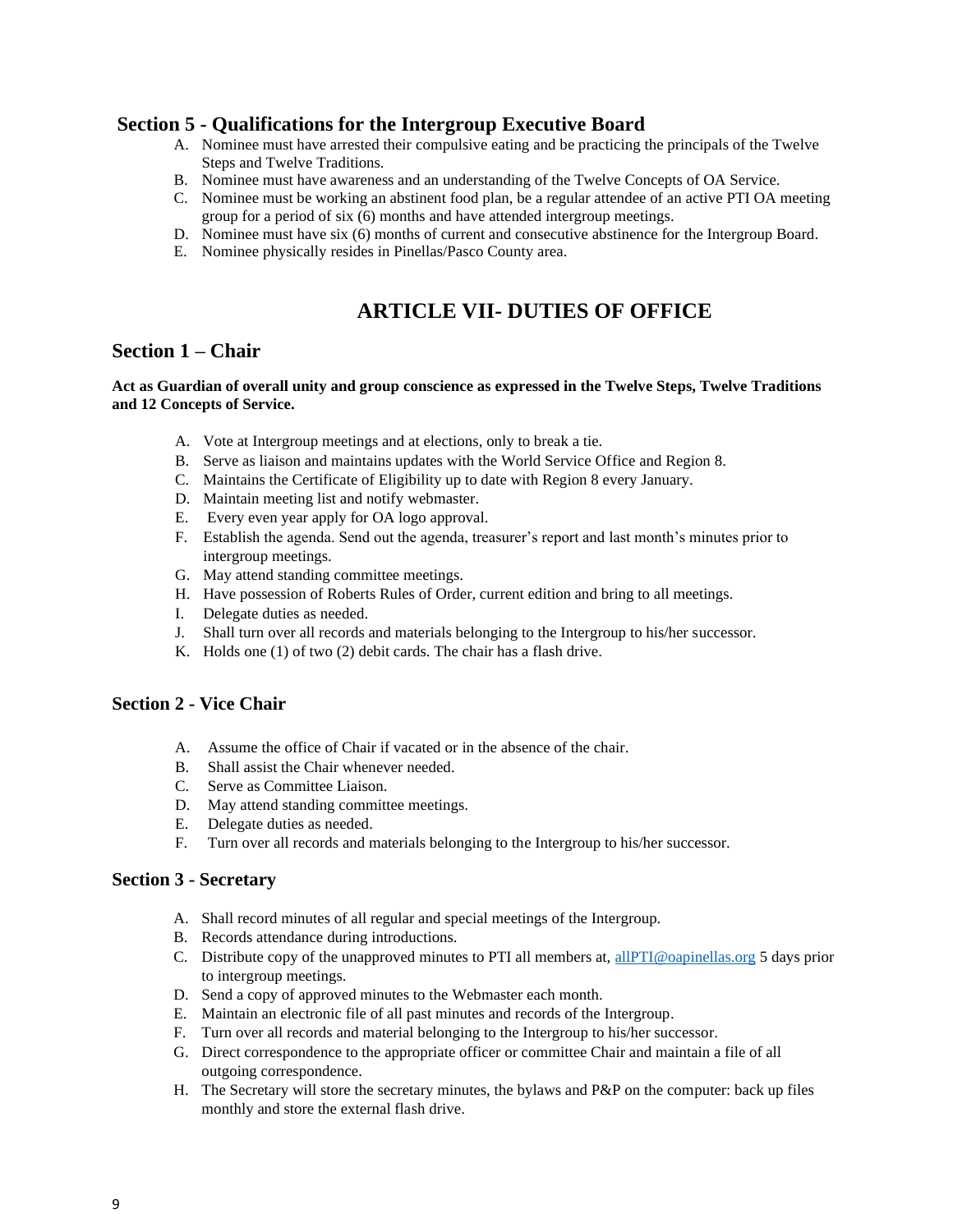#### <span id="page-9-0"></span>**Section 4 - Treasurer**

- A. Maintain the treasury and checking account as needed for dispersal of Intergroup funds.
- B. Submit monthly financial report at all regular meetings of the Intergroup from the first of the month to the last day of the previous month.
- C. Send a copy of previous month's approved treasurer's report to editor for newsletter by the 25<sup>th</sup> of each month.
- D. Serve as the Chair of the budget committee, which shall consist of at least three members (Chair, Treasurer and one other voting member).
- E. The annual audit shall be performed by the audit committee (The Chair and two other voting members) for the previous year, January through December, and completed by the month of January.
- F. Treasurer will serve as a member of the scholarship committee.
- G. Hold one (1) of two (2) debit cards.

#### <span id="page-9-1"></span>**Section 5 – Webmaster**

<span id="page-9-2"></span>Post any communications from members or committees that have been approved by the Chair or Vice Chair.

## **Section 6 - World Service Business Conference Delegate/Alternate (hereinafter known as WSBC)**

- A. Applicant should have at least one year of active/continuous group attendance in meetings that are affiliated with Pinellas Traditions Intergroup and physically resides in Pinellas/Pasco County area.
- B. Attend World Service Conventions and /or Conferences of OA, except when to do so would place an economic burden upon the Intergroup. All such attendance involving Intergroup funds shall be approved in advance.
- C. WSO elected delegates from this Intergroup shall meet all qualifications and requirements as defined by the World Service Organization of Overeaters Anonymous. requirements in the World Service Bylaws, Subpart B, Article X, Section 3c 1. Current requirement are one (1) year current abstinence and at least two (2) years of service above the group level, term beginning in January, unless vacant.
- D. Shall be elected to one two (2) year term which must conform to the requirements of WSO, may be elected to a second two (2) year term, and not to serve more than 4 years consecutively, unless a waiver is applied for to WSO.
- E. Shall keep the Intergroup advised of the business of WSO and make regular reports of activity and information received as the Intergroup Delegate.
- F. Turn over all records and materials belonging to the Intergroup to his/her successor.
- G. The Intergroup shall designate a  $1<sup>st</sup>$  and  $2<sup>nd</sup>$  elected Delegate in the event that the number allowed changes due to the per capita allocation.

#### <span id="page-9-3"></span>**Section 7 Region 8 Representative or Alternate (hereinafter known as RR)**

A. Applicant should have at least six (6) months of active/continuous group attendance in meetings that are affiliated with Pinellas Traditions Intergroup and physically resides in Pinellas/Pasco County area.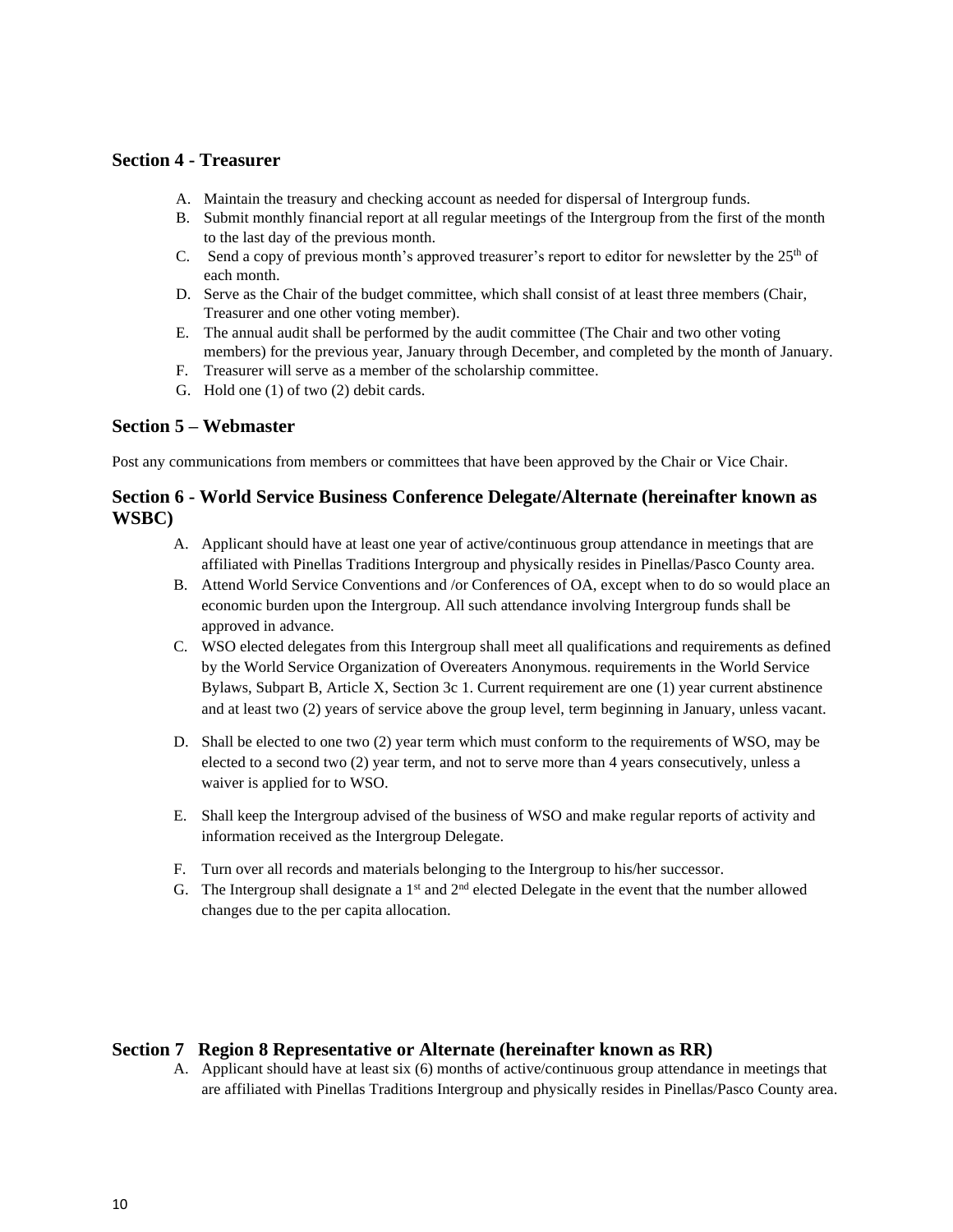- B. Attend Regional Assembly meetings, except when to do so would present an economic hardship to the Intergroup.
- C. All attendance involving intergroup funds shall be approved in advance.
- D. Representatives should be selected for sound judgment, experience, stability, and willingness to serve and for faithful adherence to the program of the Twelve Steps of Overeaters Anonymous and the Twelve Traditions. A Region 8 Representative should have a minimum of six (6) consecutive month's current abstinence.
- E. Shall be elected and serve as RR for a two (2) year term in conformity with, and as prescribed in the Region 8 Bylaws, and may be elected to a second two (2) year term, beginning in January, unless vacant.
- F. Upon leaving office, turn over all pertinent records and materials belonging to the Intergroup to his/her successor.

# **ARTICLE VIII - COMMITTEES**

#### <span id="page-10-1"></span><span id="page-10-0"></span>**Section 1 Committees**

- A. Committees shall be formed by PTI as necessary for the welfare and operation of the Intergroup and constituent groups.
- B. Each Committee shall have a designated head chair. Chair will either volunteer or be chosen at the discretion of the individual committee.
- C. Standing committees may include, but are not limited to:
	- 1. Bylaws & Electronic Documents
	- 2. Intergroup Outreach (IGOR)
	- 3. Professional Outreach and Public Information (PIPO
	- 4. Ways and Means
	- 5. Twelfth Step Within
- D. Ad Hoc Committees may be formed when needed. These committees are temporary and dissolve when their function is completed.
	- 1. Nominating Committee
	- 2. Budget Committee
	- 3. Audit Committee
	- 4. Scholarship committee

#### <span id="page-10-2"></span>**Section 2 Qualifications**

- A. Commit to the Twelve Steps, Twelve Traditions and the Twelve Concepts of Service, and to OA as a way of life.
- B. Involvement at the group level
- C. In addition, the Committee Chair must be active at the Intergroup level.

#### <span id="page-10-3"></span>**Section 3 Committee Appointments**

- A. The Board shall designate such committees deemed necessary for the welfare and successful operation of the Intergroup.
- B. The Intergroup Chair with the approval of the established quorum shall appoint a committee chair.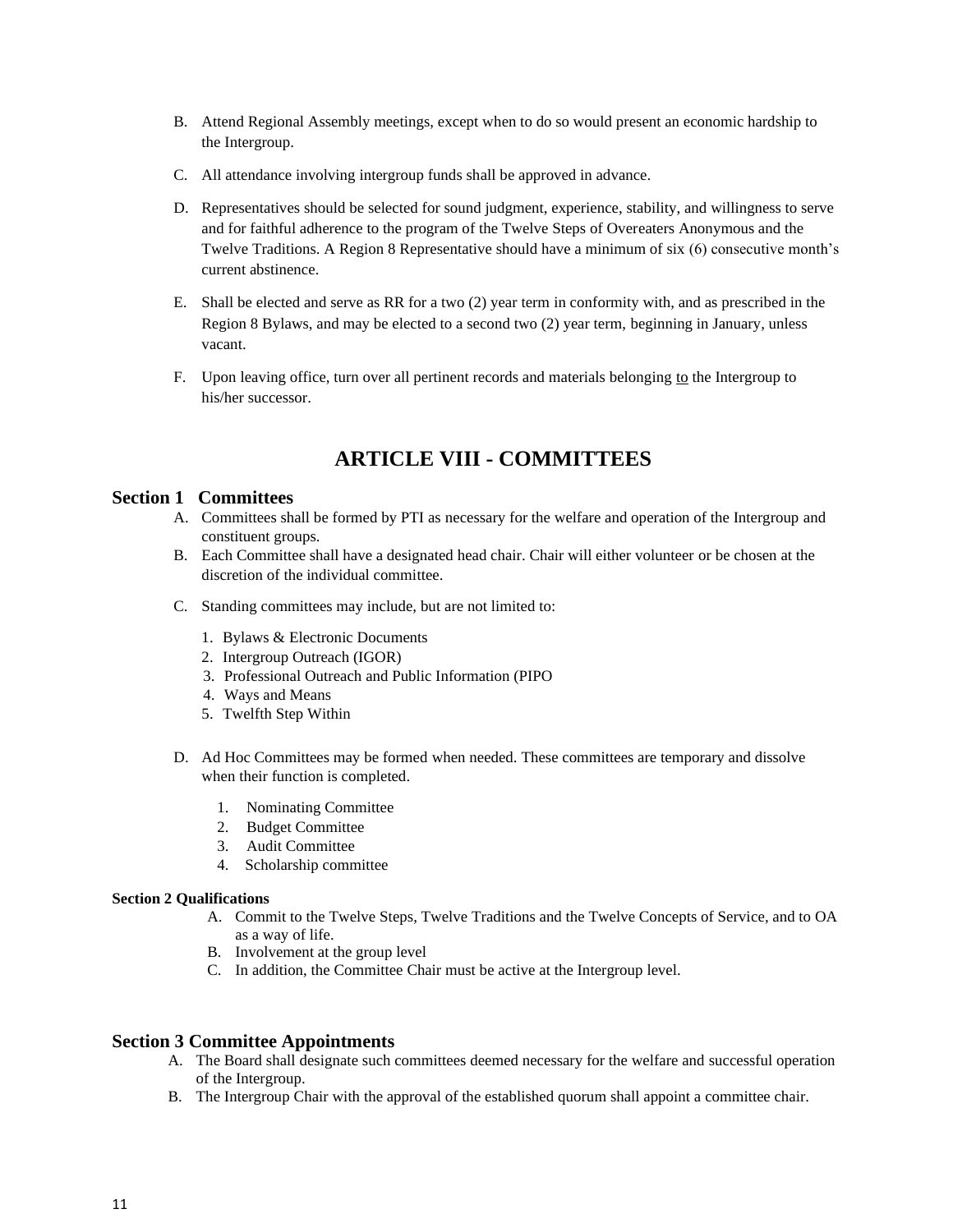#### <span id="page-11-0"></span>**Section 4 Committee Procedures**

Each committee may establish its rules with respect to meetings, procedures and actions, subject to the guidelines of the Twelve Traditions and Twelve Concepts of Service of OA, these bylaws and World Service requirements.

## <span id="page-11-1"></span>**Section 5 Committee Reports**

- A. Each committee chair shall submit a report of all activities at each meeting of the Intergroup.
- B. When monies are spent a detailed and itemized report should be included with the report.

## <span id="page-11-2"></span>**Section 6 Records, Property Funds**

Immediately upon leaving any committee position all records, property and funds shall be turned over to the Intergroup Chairperson.

#### <span id="page-11-3"></span>**Section 7 Term of Office**

The term of office for the Committee Chair shall be two (2) years, unless otherwise stated, beginning in January, unless vacant.

## <span id="page-11-4"></span>**Section 8 Committee Descriptions**

1. Work with PTI Board and membership to submit motions to be voted on at PTI, as needed.

2. Ensure that PTI motions, Bylaws, policies, and procedures comply with OA, Inc. Bylaws, and that none of our internal document's conflict with each other.

3. Update bylaws and policy and procedure documents to reflect changes addressed at PTI meetings. Shall review/update the bylaws and policies and procedures annually beginning in August.

# **A. Twelfth Step Within (TSW)**

- 1. Plan intergroup sponsored events at the discretion of the group. This may include celebrating OA holidays: OA January Birthday (3<sup>rd</sup> weekend), Unity Day (4<sup>th</sup> weekend in February), Sponsorship Day (3rd weekend in August), IDEA (3rd weekend in November), and TSW Day (December  $12<sup>th</sup>$ ).
- 2. Organize and support other activities to retain members within OA groups, such as the Florida State Convention and the Franciscan Center Retreat.
- 3. Help members in relapse and recovery by sharing information and ideas on how to strengthen their program, through abstinence and the spiritual principles of the 12 Steps and the 12 Traditions.

# **B. Professional information Public Outreach (PIPO)**

- 1. Carries the message of OA to all Health care professionals of our community.
- 2. Carries the message of OA to the public.

# **C. Intergroup Outreach (IGOR)**

1. Act as a liaison between other intergroups, Region 8 and World Service, sharing information of upcoming events.

#### **D. Ways and Means**

Raise funds to support our intergroup.

# **E. Ad Hoc Committees**

1. The Intergroup may form ad hoc committees aside from the standing committees to address events or concerns as determined by the Intergroup membership.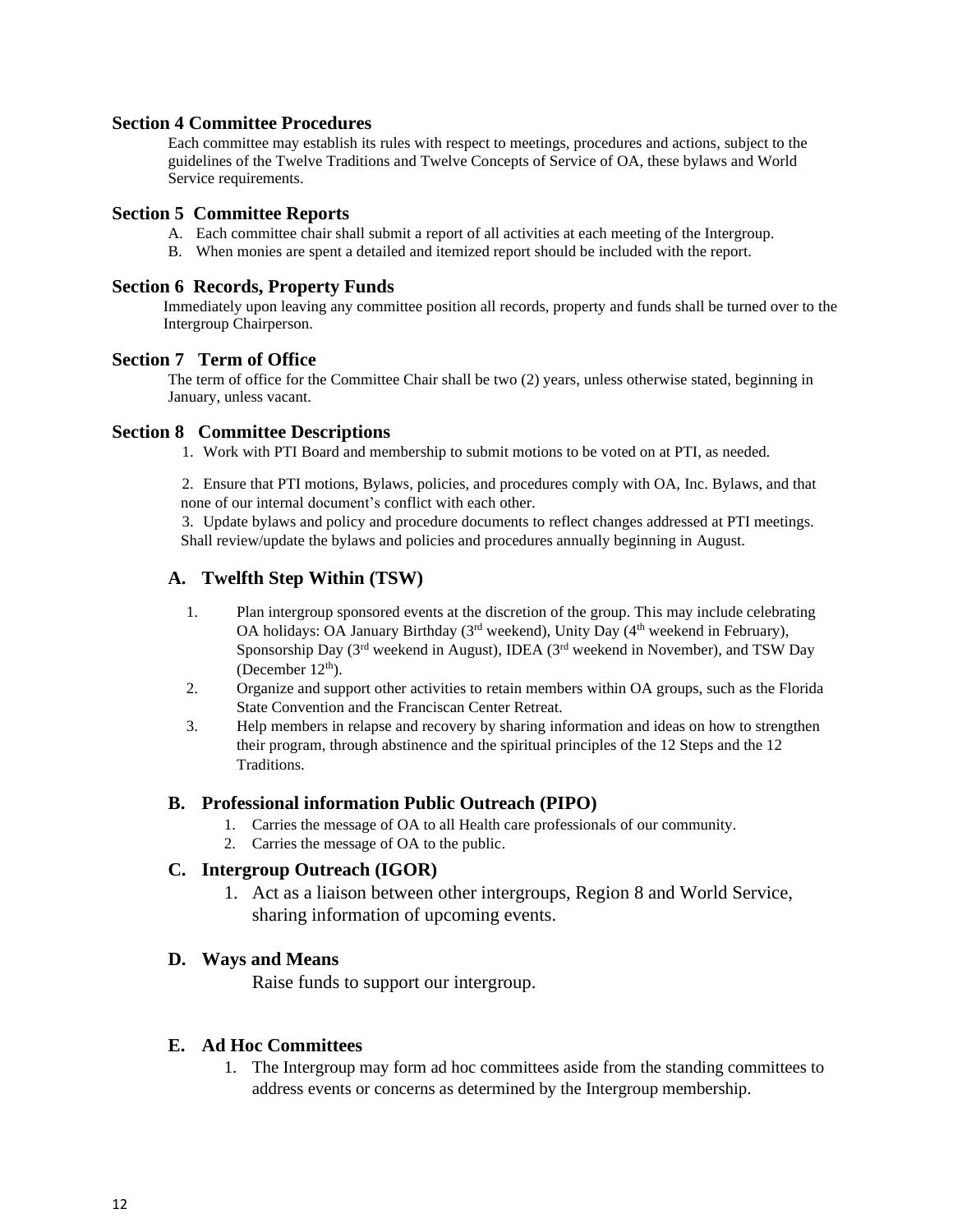2. An ad hoc committee would have a specific goal and limited time frame of action and would have a chair who is not a member of the executive board.

# **ARTICLE IX - FINANCES**

#### <span id="page-12-0"></span>**Section 1 Reimbursement of Expenses**

- A. Actual expenses incurred by those attending official functions of World Service, Region 8, or any other approved activities by the intergroup shall be reimbursed. Such costs including but not limited to transportation, tolls, meals, lodging and registration costs, providing necessary funds are available, when turning in receipts and voucher.
- B. Depending on available funds reimbursement costs allowed may be modified by the Intergroup. In all cases every effort should be made to conserve funds made available by the Intergroup.

#### **Section 2 Miscellaneous expenses**

- A. Each such authorization for reimbursement shall be approved in advance by the Intergroup.
- B. Depending on available funds reimbursement costs allowed may be modified by the Intergroup. In all cases every effort should be made to conserve funds made available by the Intergroup.
- C. General operating expenses.
- D. Regular donations to World Service Office (WSO) of OA.
- E. Regular donations to the Southeastern Overeaters Anonymous Region 8 (SOAR)
- F. Funding for new groups (seed money) with the understanding that they send an Intergroup representative and abide by PTI's Bylaws.

# **ARTICLE X - PARLIAMENTARY AUTHORITY**

<span id="page-12-2"></span><span id="page-12-1"></span>Parliamentary procedure shall be used in conduction of business. The current edition of "Roberts Rules" shall govern disputes when they are applicable, and are not inconsistent with these bylaws, the Twelve Steps, Twelve Traditions and Twelve Concepts of Service. The parliamentarian shall enforce these rules during the meeting.

# **ARTICLE XI - AMENDMENTS TO THESE BYLAWS**

These bylaws may be amended at any time, with the exception of Article II, Sections 2, 3, and 4, by a two-thirds (2/3) vote of eligible Intergroup voting members at any regular or special meetings of the Intergroup, provided the proposed amendment has been submitted in writing and received by each meeting group affiliated with this Intergroup at least thirty (30) days prior to the meeting at which action is to be taken on the proposed amendment.

# **ARTICLE XII - MAJOR POLICY MATTERS**

<span id="page-12-3"></span>Matters, which affect the Intergroup or meeting groups within its service area, shall be referred to the Executive Board of this Intergroup. Matters, which relate to Overeaters Anonymous as a whole shall be referred to the World